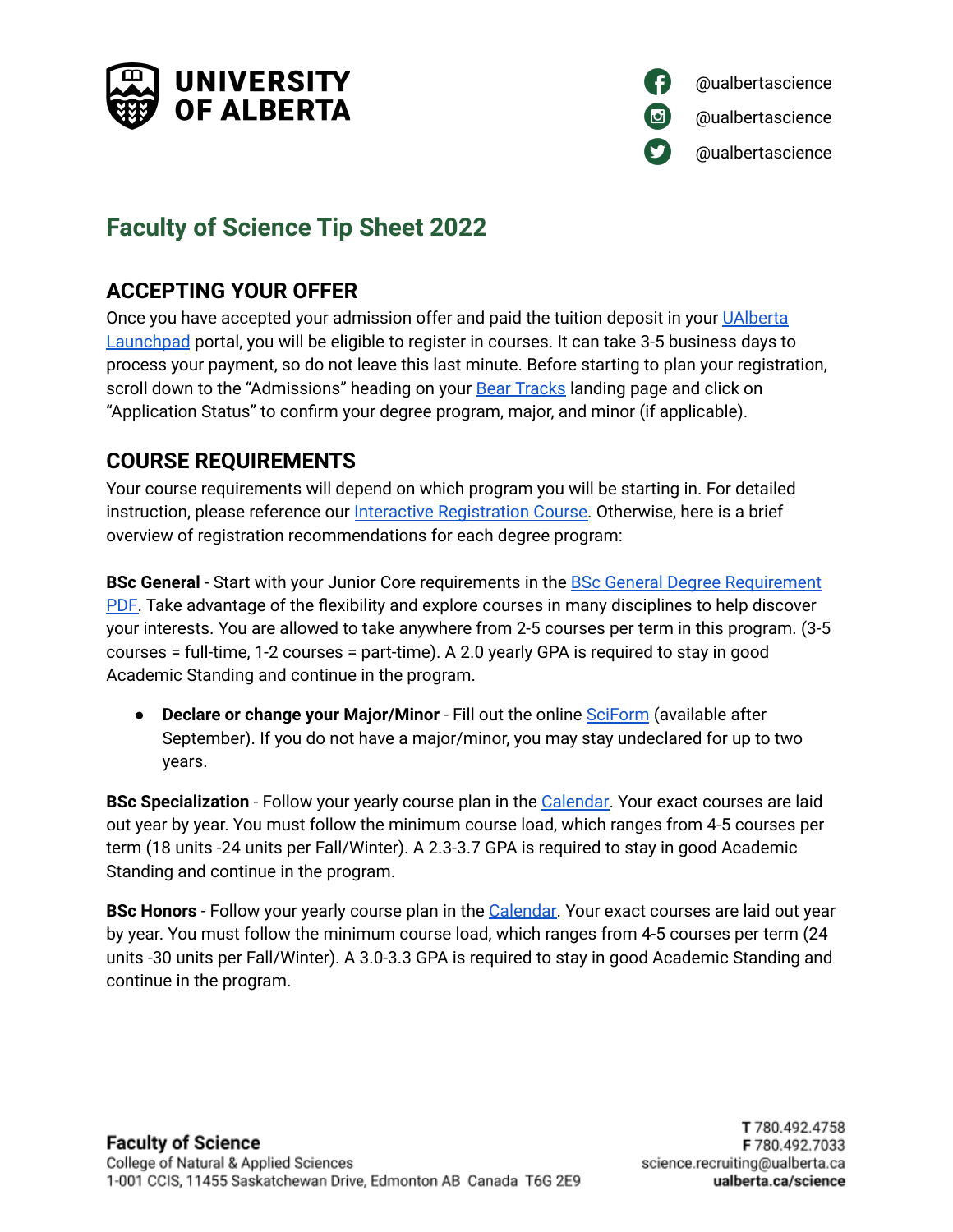

**BSc/BEd 5-year combined program** - Follow your yearly course plan in the [Calendar](https://calendar.ualberta.ca/preview_program.php?catoid=36&poid=42555&returnto=11345). If you have issues registering in your first-year courses, please contact the Faculty of Science Advising Team: [advisor.science@ualberta.ca](mailto:advisor.science@ualberta.ca)

# **PRE-PROFESSIONAL COURSE REQUIREMENTS**

If you are thinking about applying to a professional program, a full course load of 30 units per year is recommended. The course requirements will vary depending on the professional program you wish to apply to and can be found on that program's webpage.

### **ADDITIONAL REQUIREMENTS - ELECTIVES/OPTIONS**

**BSc General** - Exact credit maximums are listed in the BSc General Degree [Requirement](https://www.ualberta.ca/science/media-library/studentservices/documents/bsc-general-degree-sheet_nov21.pdf) PDF.

- Arts [options](https://www.ualberta.ca/science/media-library/studentservices/documents/arts,-science,-intd-and-psych-courses.pdf) (*any courses offered by the Faculty of Arts*)
- [Science](https://www.ualberta.ca/science/media-library/studentservices/documents/arts,-science,-intd-and-psych-courses.pdf) options (*any courses offered by the Faculty of Science*)
- Outside options (*any courses not offered by the Faculty of Arts or Science*)
	- Anatomy (ANAT) courses are offered by the Faculty of Medicine & Dentistry and are considered outside options.

**BSc Specialization and Honors** - Approved electives are usually any Arts or Science courses, but it's best to always inquire and receive permission from your [Departmental](https://www.ualberta.ca/science/media-library/studentservices/documents/department-advisor-contacts-dec24-2021.pdf) Advisor.

### **TIPS & TRICKS**

- **Create a balanced timetable**. 2-3 labs per term is recommended to manage lab assignments and exams in addition to your regular course work. (*NOTE: Some Honors programs will require more labs per term*).
- **Do not register for a course if you do not have the prerequisite**. Students without the appropriate prerequisites will be removed from the course. Make sure to read the course description before you register.
	- **General Chemistry courses:** CHEM 101 is a prerequisite for CHEM 102
	- **Organic Chemistry courses:** CHEM 101 is a prerequisite for CHEM 261
	- **BIOL 107** is not a prerequisite for **BIOL 108**. You can take them in any order.
- **The class you want is full**. If a class is full, simply place the class on your watchlist in [Bear](https://www.beartracks.ualberta.ca/) [Tracks\)](https://www.beartracks.ualberta.ca/). You will be notified via email or text message when a spot becomes available in the class.
- **For courses with labs or seminars**. Most labs and seminars do not start until the second week of classes, but it may vary depending on the course. You will be told in your first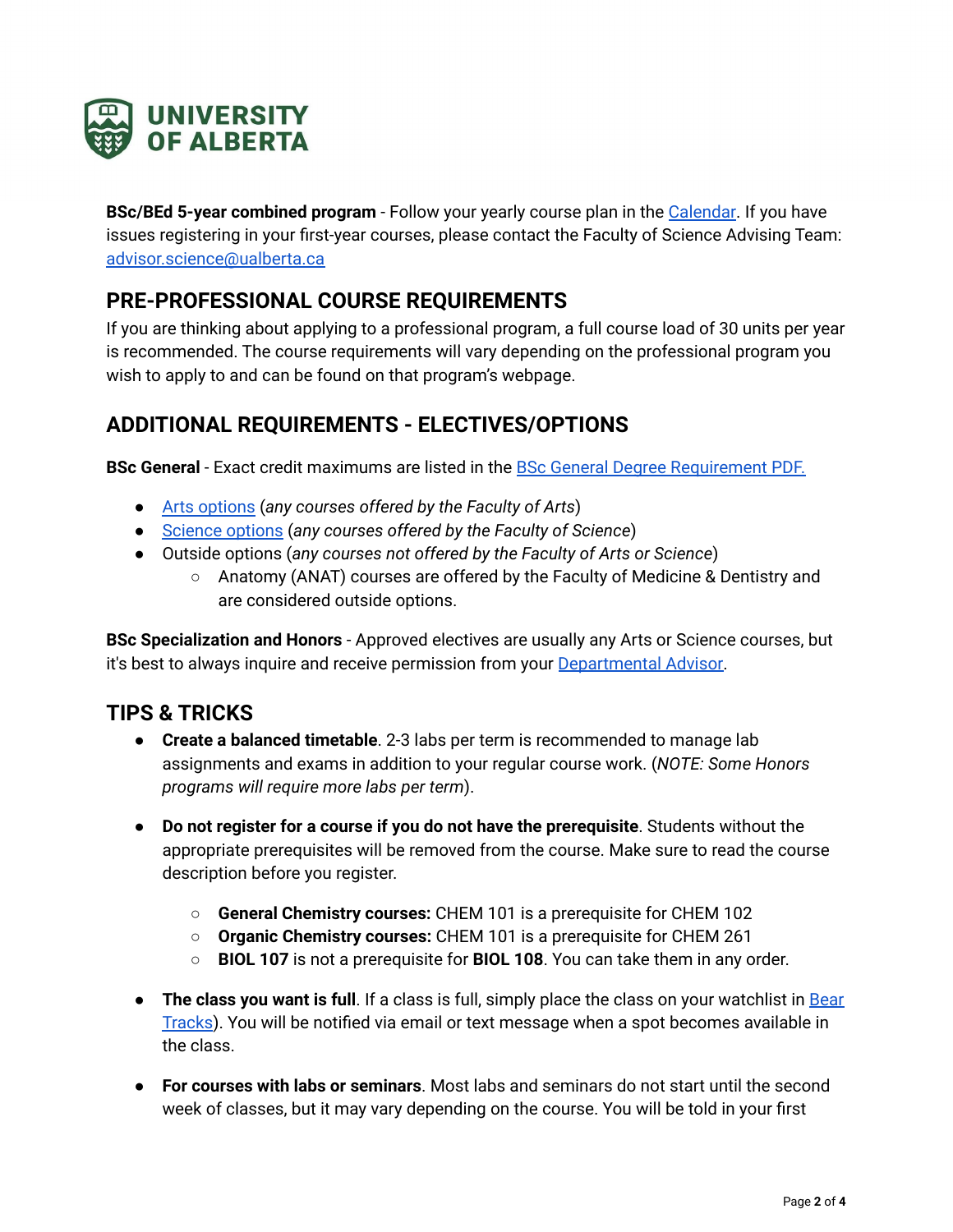

lecture when the labs & seminars begin. Some courses list their lab start dates in the "Class Notes" on Bear Tracks.

● **Bear Tracks User Guide** can be found [here.](https://www.ualberta.ca/registrar/registration-and-courses/bear-tracks-resources/index.html)

### **TRANSFER CREDIT**

**Advanced Placement (AP), International Baccalaureate (IB) & GCE A-levels** - If you score 4 [or](https://www.ualberta.ca/admissions/undergraduate/resources/ap-students/advanced-standing-transfer-credit.html?ed-standing-ap-courses.html?) [higher](https://www.ualberta.ca/admissions/undergraduate/resources/ib-students/advanced-standing-transfer-credit.html?) in AP, 6 or higher in IB, or a grade of B or higher on A-level [exams](https://www.ualberta.ca/admissions/international/admission/admission-requirements/international-course-equivalencies/gce-british-curriculum/gce-transfer.html?) you are automatically assessed for transfer credit. Awarded transfer credit will be automatically accepted. If you would like to decline your transfer credit (this is discouraged) please reference the links above for instructions.

**Previous Post Secondary Courses** - After admission, courses from other post-secondary institutions are evaluated for credit toward your program in the Faculty of Science.

- Students may be awarded a maximum of 60 units transfer credits including no more than 42 units junior (100-level) courses.
- Credit must also fit within the program to which you are being admitted otherwise it is not granted as transfer credit.

To view your transfer credit report, log into Bear [Tracks](http://uab.ca/beartracks). On the main page, click the 'Academic Records' tile. In the left hand navigation, you should see a heading for 'Transfer Credit Report'.

*NOTE: International Transfer students, rather than viewing the Transfer Credit Report in Bear Tracks, a transfer credit memo will be sent to you by email, normally along with your admission letter.*

**Reading your transfer credit report (TCR)** - Students who have received transfer credit must pay particular attention to any course notes and restrictions listed on their transfer credit report. These notes commonly state *"may not also receive credit in course X at the U of A"*. This means you are not permitted to take the course that has been listed in the comment. You may also find that transfer credit has been granted as *[subject] 2XX (ie. BIOL 2XX)*. Occasionally courses are reviewed that are similar to, but not exactly the same as courses offered at the U of A. The material covered in these courses offer sufficient knowledge to qualify for credit, however due to slight differences, direct credit to a U of A course cannot be assigned. In the case of BIOL 2XX, credit is being granted for a 200 level Biology course.